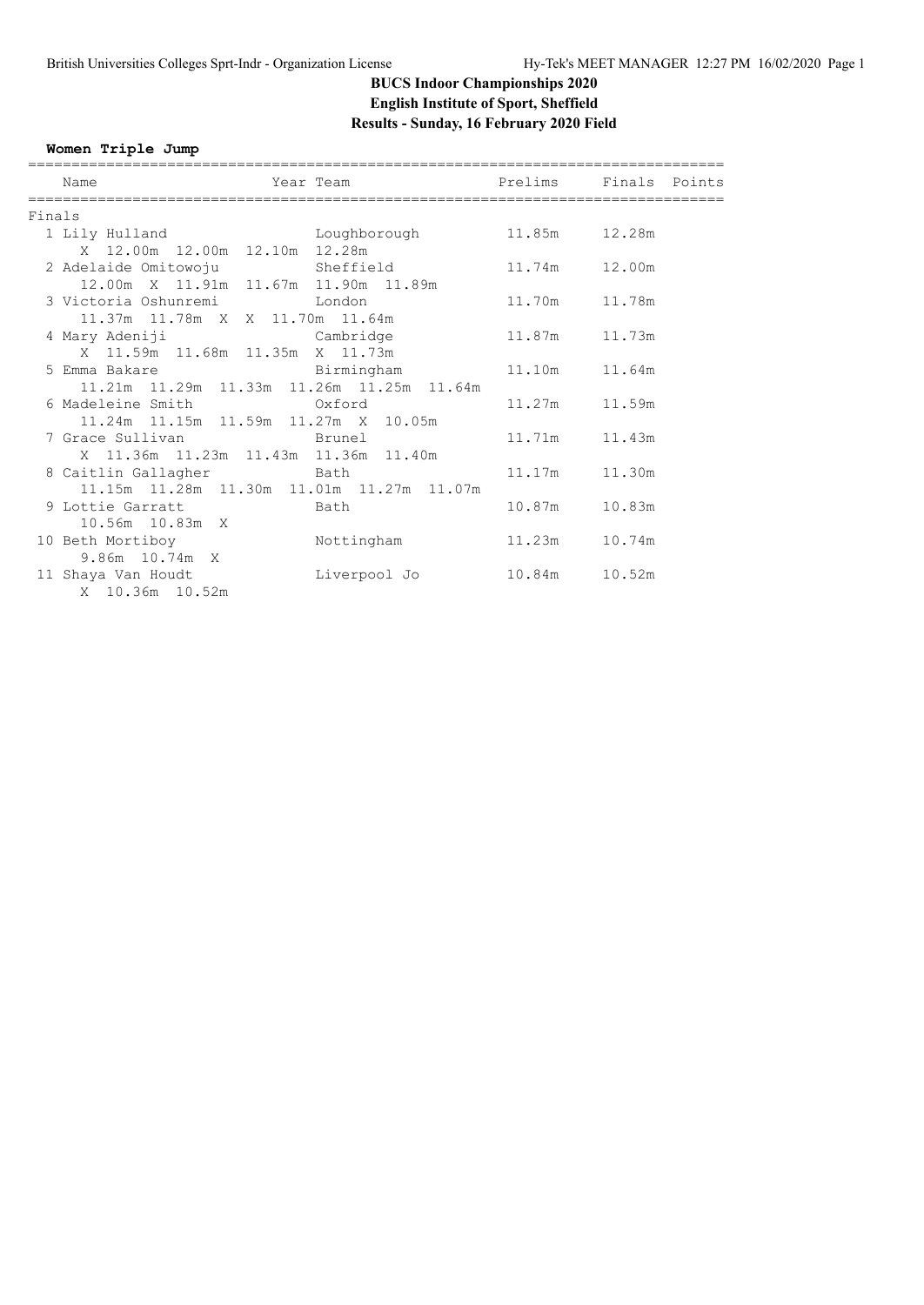# **BUCS Indoor Championships 2020 English Institute of Sport, Sheffield Results - Friday, 14 February 2020 Field**

### **Women Triple Jump**

| Name                                           | Year Team          | -----------------------<br>Seed | Prelims H#         |   |
|------------------------------------------------|--------------------|---------------------------------|--------------------|---|
| Preliminaries                                  |                    |                                 |                    |   |
| 1 Grace Sullivan                               | Brunel             | 11.67m                          | 11.71mq 1          |   |
| $11.71m -$                                     |                    |                                 |                    |   |
| 2 Madeleine Smith<br>X 11.27m 11.17m           | Oxford             | 11.97m                          | 11.27mq 1          |   |
| 3 Beth Mortiboy                                | Nottingham         | 11.93m                          | $11.23mg$ 1        |   |
| 11.14m  11.23m  X                              |                    |                                 |                    |   |
| 4 Caitlin Gallagher                            | Bath               | 11.26m                          | 11.17mq 2          |   |
| 11.12m  11.04m  11.17m                         |                    |                                 |                    |   |
| 5 Emma Bakare                                  | Birmingham         | 11.71m                          | 11.10mq 1          |   |
| 11.10m<br>11.10m   11.10m<br>6 Shaya Van Houdt | Liverpool Jo       | 11.18m                          | 10.84mq 1          |   |
| X X 10.84m                                     |                    |                                 |                    |   |
| 7 Lily Hulland                                 | Loughborough       | 13.16m                          | 10.40mq 1          |   |
| 10.40m X X                                     |                    |                                 |                    |   |
| 8 Lucy Durham                                  | Manchester         | 10.48m                          | 10.34mq 2          |   |
| 10.34m X X                                     | Exeter             | 10.21m                          |                    |   |
| 9 Holly Drake<br>10.30m  10.01m  10.01m        |                    |                                 | 10.30mq 1          |   |
| 10 Isobel Seed                                 | Liverpool          | 11.00m                          | 10.28mq 2          |   |
| X 10.28m 10.25m                                |                    |                                 |                    |   |
| Men Triple Jump                                |                    |                                 |                    |   |
|                                                |                    |                                 |                    |   |
| Name                                           | Year Team          |                                 | Seed Prelims H#    |   |
| 1 Henry Clarkson                               | Loughborough       |                                 | 15.75m  14.73mq  1 |   |
| $14.73m -$                                     |                    |                                 |                    |   |
| 2 Andrew Adegbite                              | Nottingham Trent   | 14.19m                          | 14.38mq 2          |   |
| $14.38m -$<br>3 Lewis Guest                    |                    |                                 |                    |   |
| $14.29m -$                                     | Liverpool          | 14.68m                          | 14.29mq 2          |   |
| 4 Ashley Buckman                               | Southampton Solent | 14.11m                          | 14.12mq 1          |   |
| $13.90m$ $14.12m$ -                            |                    |                                 |                    |   |
| 5 Jordan Aki-Sawyerr                           | Brunel             | 14.34m                          | 14.12mq 1          |   |
| 14.12m<br>$\sim$ $-$                           |                    |                                 |                    |   |
| 6 Harrison Whitfield<br>12.79m  13.78m         | Newcastle          | 13.92m                          | 13.78mq 2          |   |
| 7 Thomas Atkinson                              | Swansea            | 13.66m                          | 13.59mq 2          |   |
| 13.29m 13.59m 12.17m                           |                    |                                 |                    |   |
| 8 Max Whitecross                               | Cardiff Met        | 13.41m                          | 13.50mg 2          |   |
| X X 13.50m                                     |                    |                                 |                    |   |
| 9 Sam Antwi<br>X 13.38m<br>X                   | East London        | 14.47m                          | 13.38mg 1          |   |
| 10 Joel Bright-Davies                          | London Schoo       | 13.98m                          | 13.19mq 1          |   |
| 13.19m 13.11m X                                |                    |                                 |                    |   |
| 11 Ryan Morgan                                 | Cambridge          | 13.64m                          | 13.17mq 1          |   |
| 13.04m 13.10m<br>13.17m                        |                    |                                 |                    |   |
| 12 Jack Woodford<br>12.97m                     | Brunel             | 13.09m                          | 13.09mq 2          |   |
| 13.09m  12.70m<br>13 Matthew Yates             | Swansea            | 13.16m                          | 13.06m             | 1 |
|                                                |                    |                                 |                    |   |

X 13.06m X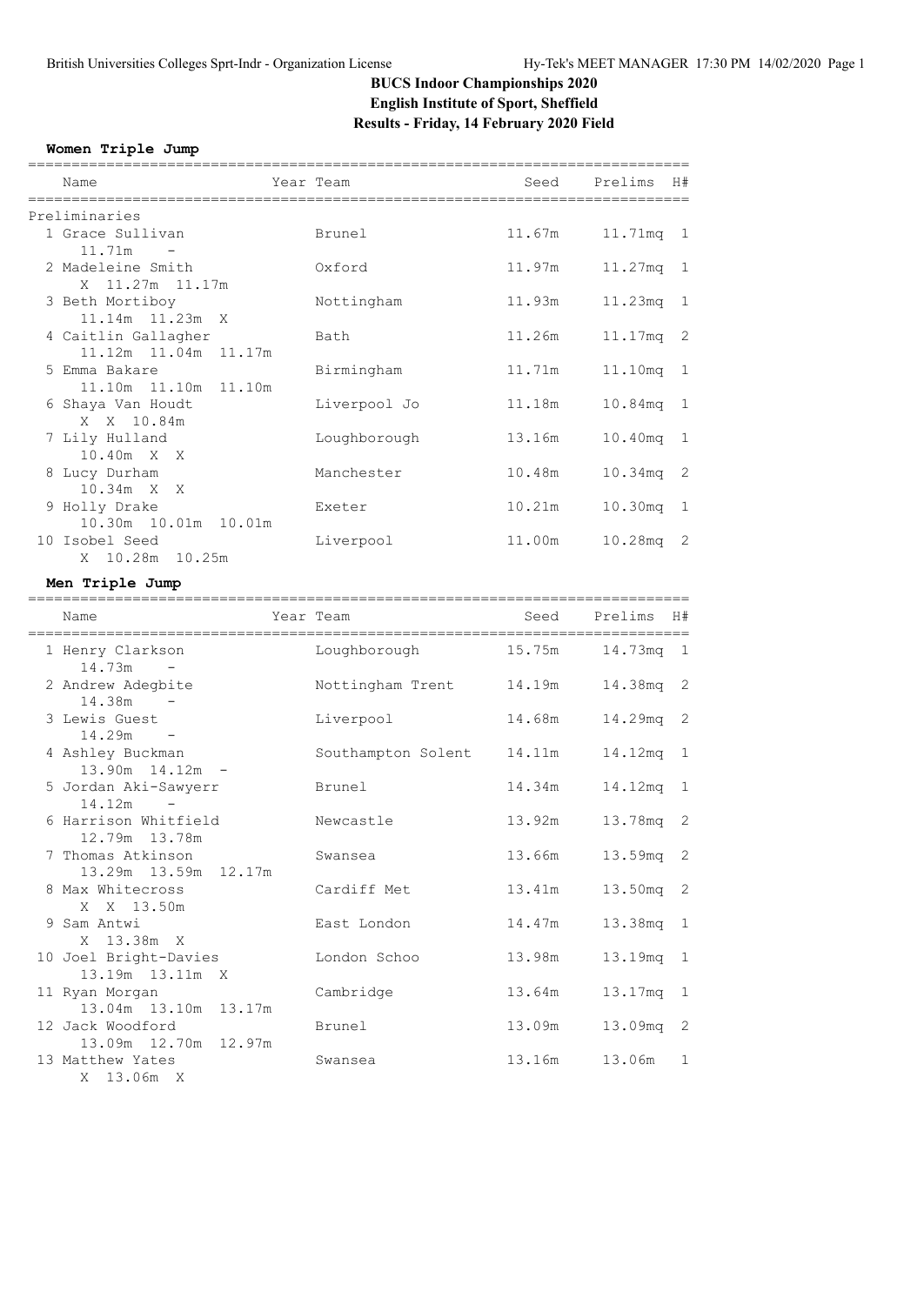# **BUCS Indoor Championships 2020 English Institute of Sport, Sheffield** Results - Friday, 14 February 2020 Field

| Warwick    | 12.75m                     | 12.91m 1                             |                            |
|------------|----------------------------|--------------------------------------|----------------------------|
|            |                            |                                      | 1                          |
|            |                            |                                      |                            |
| Manchester | 13.37m                     | 12.52m                               | 2                          |
|            |                            |                                      | $\overline{\phantom{0}}^2$ |
|            |                            |                                      |                            |
| Portsmouth | 12.00m                     | 11.63m                               | $\overline{\phantom{0}}^2$ |
|            |                            |                                      |                            |
| Ess        |                            | FOUL                                 | 2                          |
|            |                            |                                      | $\overline{1}$             |
|            |                            |                                      |                            |
|            | Cardiff<br>Oxford<br>Leeds | 13.11m<br>12.67m<br>12.93m<br>12.78m | 12.89m<br>12.01m<br>FOUL   |